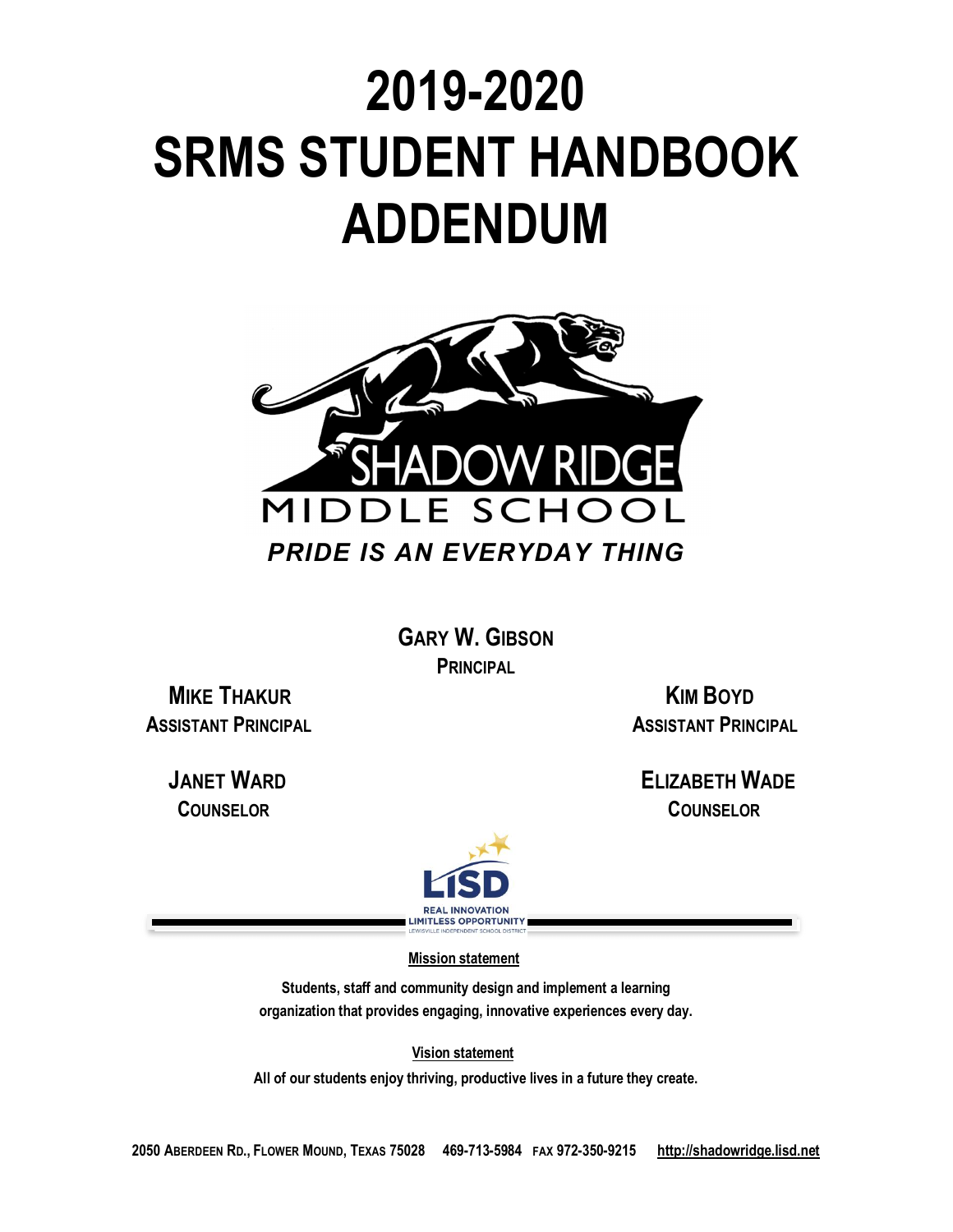### **Academics**

Parents are encouraged to remain informed of their child's academic progress. The following resources are available to parents:

- Canvas District platform for parent access classroom information.
- Skyward Grade Access provides current year's grades and class averages. Both can be found under website at http://shadowridge.lisd.net

## **Bicycles, Skateboards, Rollerblades**

Bicycles and skateboards are to be parked and locked in the bike racks located at the back of the school. Skateboards and rollerblades will not be allowed in the building at any time. Students are cautioned to observe all traffic regulations in the operation of these vehicles.

#### **Cafeteria**

- The office does not loan money for breakfast or lunch.
- Students are allowed to choose their seat. Once seated, students must raise their hand and be acknowledged by a principal. Principals give permission to empty trays, use restrooms, go to the water fountain, or any other activity which requires students to leave their seat.
- Students are expected to deposit all of their breakfast/lunch litter in trash cans.
- Students are responsible for their behavior in the cafeteria. Throwing food, yelling, making a mess, and running are all behaviors that are not acceptable.
- Technology/backpack/binders are not allowed in the cafeteria during lunch.

#### **Breakfast**

Breakfast is served in the cafeteria from 8:15-8:45 a.m. Price for the 2019-2020 school year is \$1.25. Staff members are on duty to provide supervision.

#### **Lunch**

#### **Technology free**.

Shadow Ridge has two lunch times during the school day.

 Price for the 2019-2020 school year is \$2.90 for Secondary. Parents are permitted to bring outside foods or beverages to their student(s) only. It is against District Policy to bring in outside food for other students.

## **Conferences**

Parents and teachers are encouraged to establish and maintain communication regarding student progress. A student or parent with a question or concern is encouraged to talk with the appropriate teacher, first. If the concern or issue cannot be resolved, parents or students should contact a counselor or principal. A parent who would like to meet with a teacher may call the office and leave a message or email the teacher. Teachers set their own appointments during their conference time.